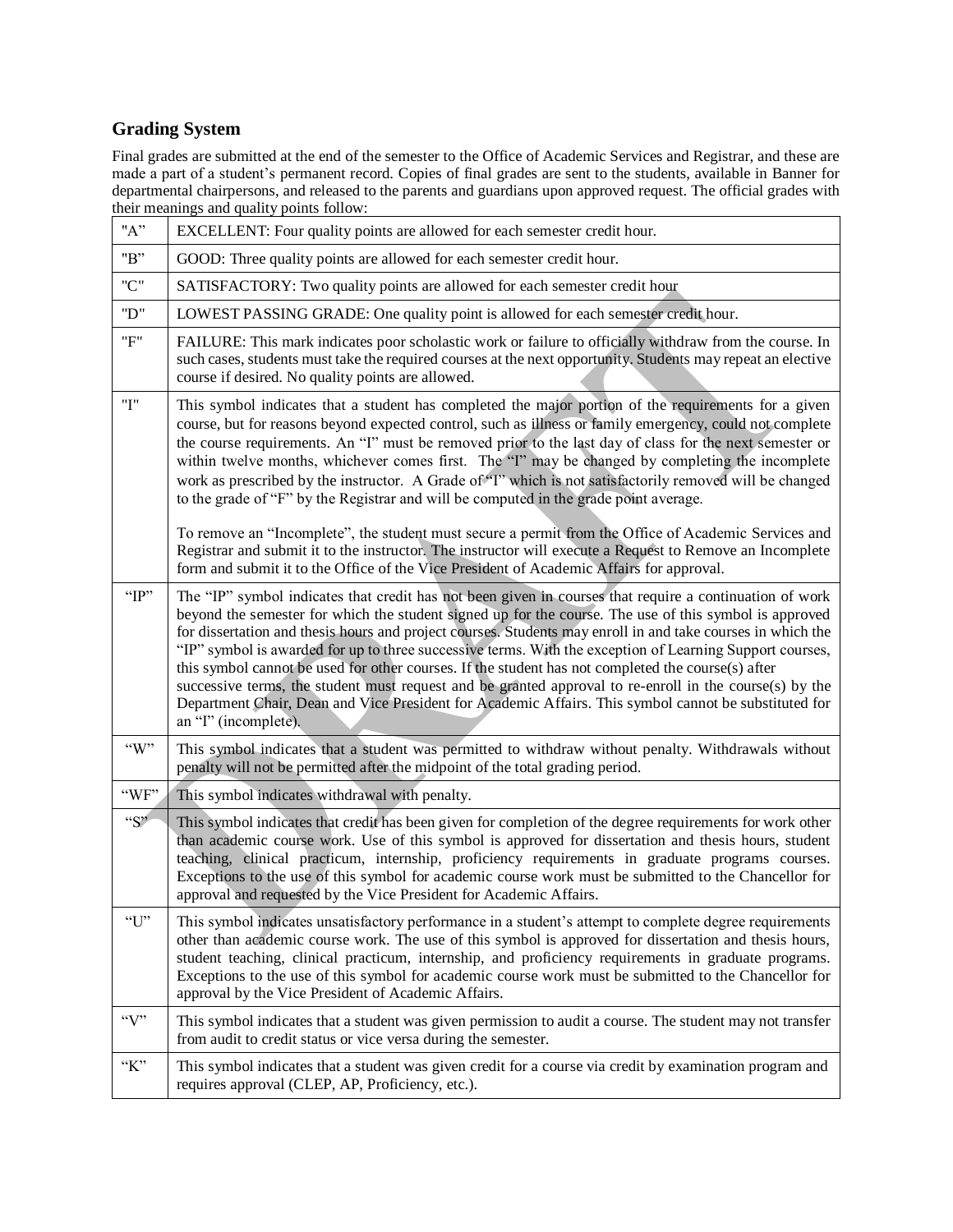#### "NR"  $\parallel$  This symbol indicates no grade reported by the instructor, and is designed for temporary use.

The grade point average is the ratio of quality points earned to the number of credit hours attempted. The grade point will be calculated for each student at the end of each semester and will be printed on the grade report as follows:

- 1. The term grade point average is the number of grade points earned for the term divided by the number of credit hours attempted for that term.
- 2. The cumulative grade point average is the number of all grade points earned divided by the total number of hours attempted.
- 3. Incomplete "I" grades are not calculated in the grade point average until the "I" is removed.

## **Grade Appeal Policy**

Students may appeal grades but an appeal is only applicable for final course grades.

Any student who believes that he/she has been assigned a final grade for a course which is unfair, biased, miscalculated, or which is based upon an unwarranted deviation from the established grading procedures may appeal to his/her course faculty for assistance in the resolution of academic problems. The student should make every effort to resolve the problem(s) with the instructor(s) before the semester ends. If the grievance is unresolved at that level, the student should utilize the following chain of command:

- 1. Confer with the program coordinator and the academic advisor within 10 days following the meeting with the instructor(s). If unresolved, the student may appeal as necessary to the following
- 2. Department Chairperson within 10 days following the above meeting. If unresolved,
- 3. Dean of the College within 10 days following the meeting with the Chairperson. If unresolved, make an appeal to the
- 4. Provost for Academic Affairs or Vice President for Student Affairs (depending on the situation) within 10 days following the meeting with the Dean. If unresolved, make an appeal to the
- 5. President of the University within 10 days following the meeting with the Provost. If unresolved,
- 6. Board of Regents, University System of Georgia.

### **Repeat Policy Statement**

The University provides an opportunity for students to repeat courses in which "D" or "F" grades are earned. The following stipulations apply:

- 1. Effective for all undergraduate students enrolled Fall Quarter, 1997 or after, only the first passing grade will be used to compute the GPA.
- 2. The first passing grade earned above "D" will be reflected in the cumulative GPA, in lieu of the immediate prior grade.
- 3. Grade(s) earned in any subsequent repeat of the same course will not be counted in the repeat policy process.
- 4. For potential graduates the form must be submitted to the Office of Academic Services and Registrar by the deadline date posted in the Graduation Planning Guide. Any forms submitted after the deadline will not be processed. Repeat policy is not applicable once student's academic records have been graduated and only applicable toward completion of an initial bachelor's degree.
- 5. In applying the criteria for determination of honors and other awards, all grades will be used in the calculations.
- 6. The Repeat Policy pertains only to courses taken at the attending university (Albany State University).
- 7. See department chairperson or deans for additional information.

### **Execution of the Repeat Policy**

- Repeat policy time limit for application Within one year, two semesters of enrollment, after a grade of "D" or "F" is received in a course, the student must register for and complete the course. Upon completion of the repeated course, if a grade of "C" or better is earned, the student must submit the repeat policy form to replace the failure grade by the deadline in the following semester (which will be the same deadline date as that for removal of an incomplete).
- A student may repeat a course a maximum of two (2) times for the purposes of executing the repeat policy.